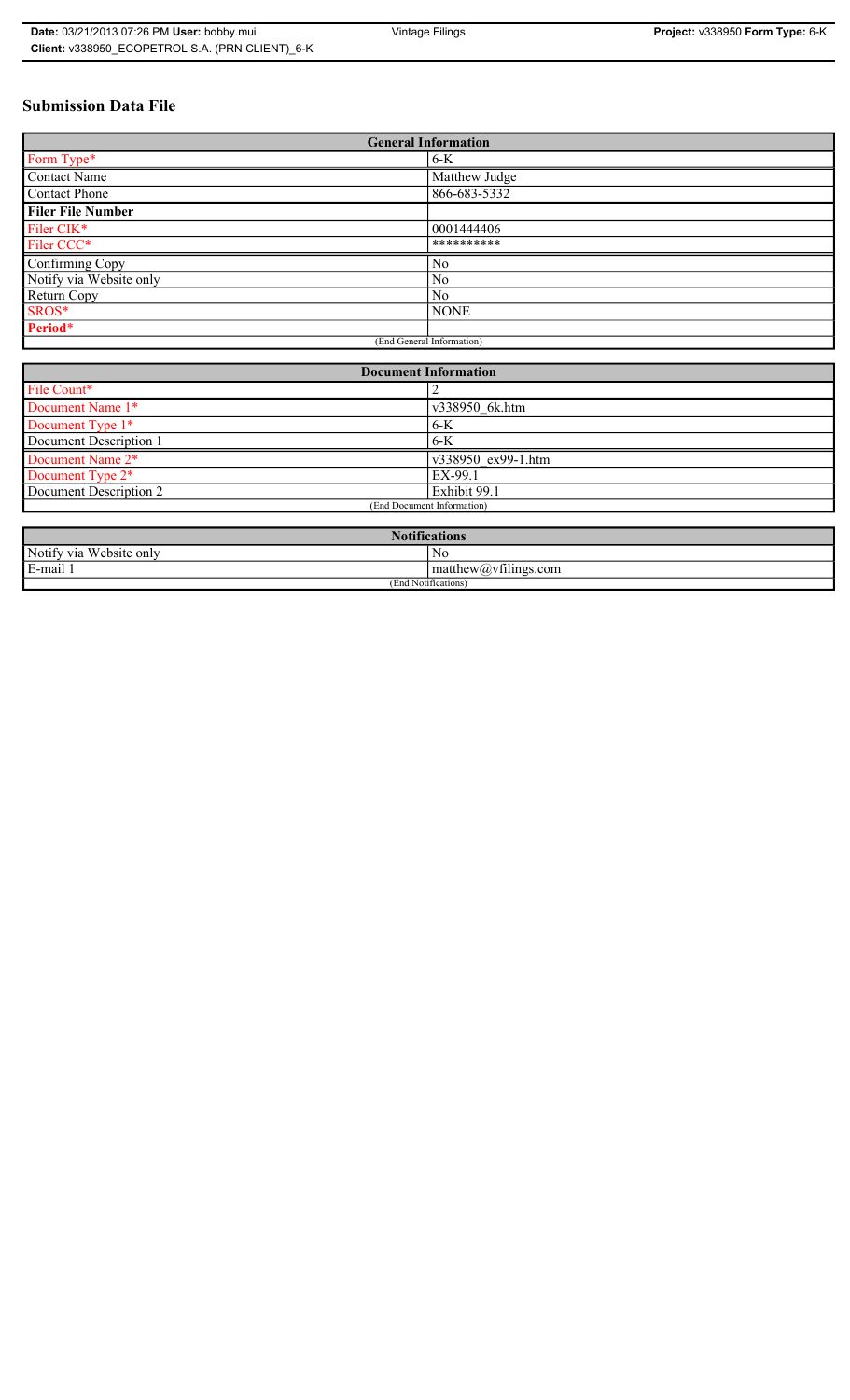# **SECURITIES AND EXCHANGE COMMISSION Washington, D.C. 20549**

### **FORM 6-K REPORT OF FOREIGN PRIVATE ISSUER PURSUANT TO RULE 13a-16 OR 15d-16 OF THE SECURITIES EXCHANGE ACT OF 1934**

March, 2013

Commission File Number: 333-153452

**ECOPETROL S.A.**

*(Exact name of registrant as specified in its Charter)*

Carrera 7 No. 37 – 69 BOGOTA – COLOMBIA

*(Address of registrant's principal executive offices)*

Indicate by check mark whether the registrant files or will file annual reports under cover Form 20-F or Form 40-F.

Form 20-F  $\boxtimes$  Form 40-F  $\Box$ 

Indicate by check mark if the registrant is submitting the Form 6-K in paper as permitted by Regulation S-T Rule 101(b)(1):

 $Yes$   $\Box$   $No$   $X$ 

Indicate by check mark if the registrant is submitting the Form 6-K in paper as permitted by Regulation S-T Rule 101(b)(7):

 $Yes$   $\Box$   $No$   $X$ 

Indicate by check mark whether by furnishing the information contained in this Form, the registrant is also thereby furnishing the information to the Commission pursuant to Rule 12g3-2(b) under the Securities Exchange Act of 1934.

 $Yes$   $\square$ 

If "Yes" is marked, indicate below the file number assigned to the registrant in connection with Rule 12g3-2(b): 82- N/A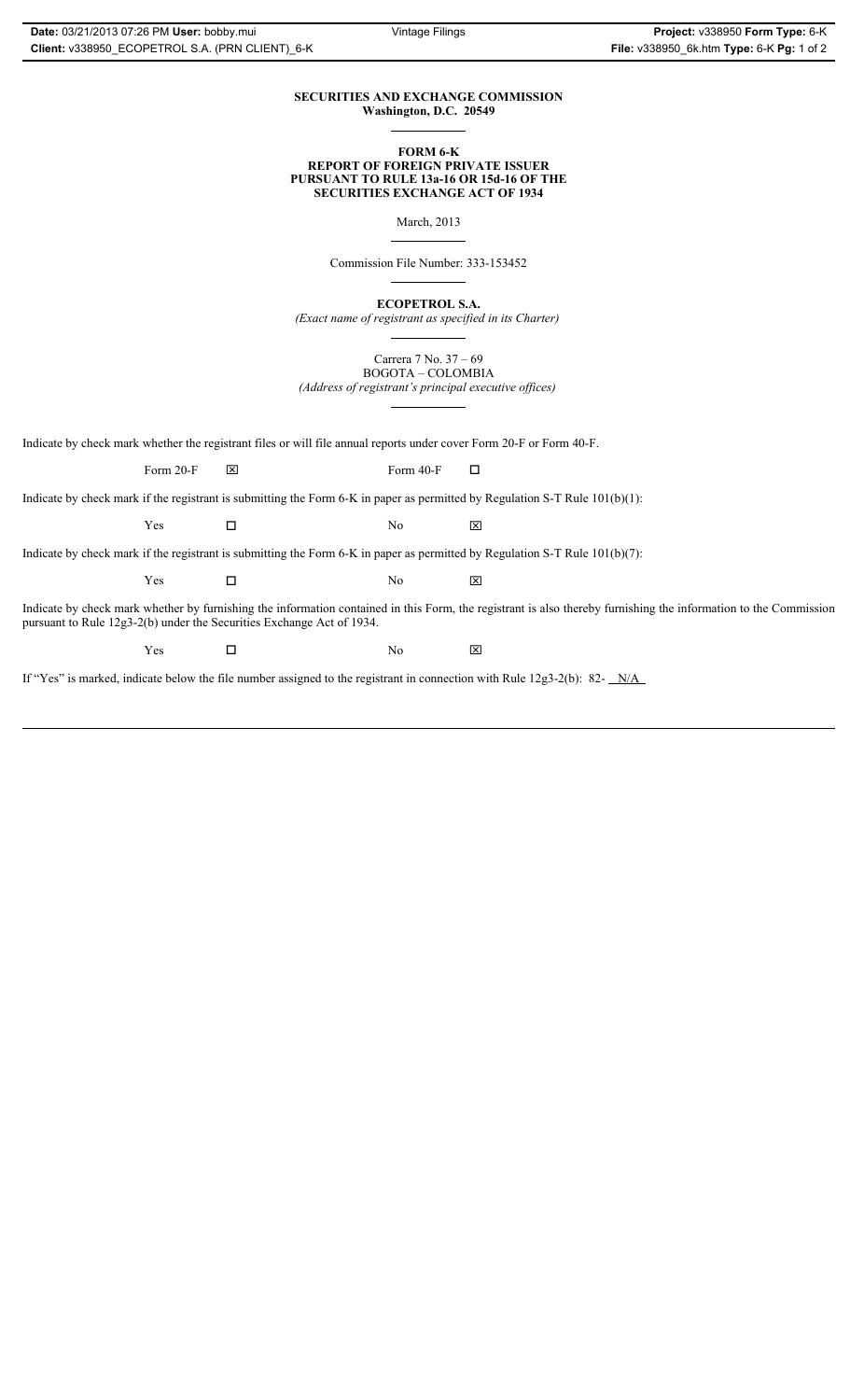# SIGNATURE

Pursuant to the requirements of the Securities Exchange Act of 1934, the Registrant has duly caused this report to be signed on its behalf by the undersigned, thereto duly authorized.

Date: March 21, 2013

Ecopetrol S.A.

By: /s/ Adriana M. Echeverri

Name: Adriana M. Echeverri Title: Chief Financial Officer